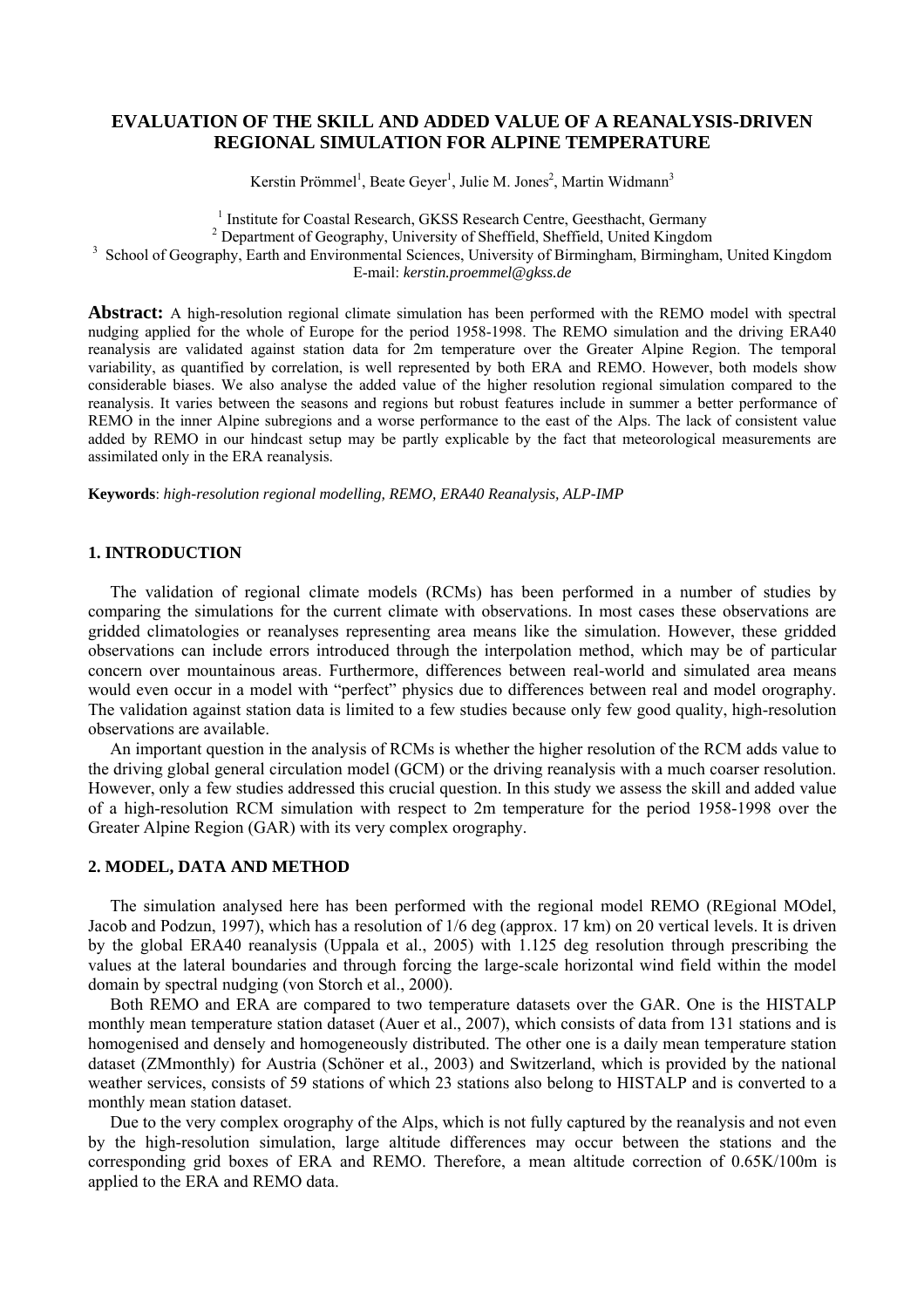The comparison is performed by calculating the correlation and bias and for the analysis of the added value also the root mean squared error (rmse) between the observed temperature at the stations and the simulated temperature at the corresponding grid boxes over the whole simulation period of 41 years for each month separately. These results at the 131 HISTALP and 59 ZMmonthly stations are averaged over six subregions defined by Böhm et al. (2001) named West, East, South, Po Plain, Central Alpine Low Level (CALL) and High Level (above 1500 m above mean sea level). The subregions are presented in Fig. 1d for the HISTALP dataset. It should be noted that the station data used for the validation probably are at least partly assimilated in ERA.

As the results based on ZMmonthly are very similar to those based on HISTALP, only the HISTALP results are presented here.

### **3. RESULTS**

#### **3.1 The skill of REMO and ERA**

The correlation (Fig. 1a) is generally very high for ERA and REMO indicating that the temporal variability of temperature in the GAR is represented quite well. ERA and REMO have similar annual cycles, but the ERA correlations are slightly higher except in the inner Alpine subregions CALL and High Level with the most complex orography. Largest correlations are found north of the Alps where orography is less complex and circulation is less influenced by the mountains than south of the Alps, especially in subregion Po Plain. The low correlations in the inner Alps in winter might be caused by the altitude differences between the stations and REMO and ERA leading to differences in snow cover and therefore different temperature variability.

The bias for ERA and REMO presented in Fig. 1b is positive for all subregions except High Level in the winter half year. For REMO the positive bias is largest in summer and smallest in winter for subregions West, East, South and Po Plain. The most pronounced positive summer bias occurs in subregion East, which is a common feature for many RCMs in south-eastern Europe (e.g. Noguer et al., 1998; Hagemann et al., 2001) and is caused by too dry conditions. For ERA the bias in subregions West, East, South and Po Plain has different annual cycles than for REMO showing that the strongly positive bias of REMO in summer is a clear feature of the regional model and identifies problematic regions.

In the inner Alpine subregions both the REMO and ERA biases have very similar annual cycles, which are probably caused by the comparison between grid boxes and station data. In subregion High Level the bias is strongly negative in winter and positive in summer and can therefore partly be explained by the altitude correction. As all grid boxes are lower than the stations in this subregion, the simulated temperature is reduced with the mean lapse rate. However, the real lapse rate is smaller in winter and larger in summer due to the atmospheric layering, which leads to a too much reduced temperature in winter and too little reduced in summer.

#### **3.2 The added value of REMO compared to ERA**

To analyse whether the higher resolution of REMO leads to an improvement in comparison to the ERA40 reanalysis, the reduction of error (RE) is calculated by the following equation:

$$
RE = 1 - \frac{rmse_{\text{REMO}}}{rmse_{\text{ERA}}} \tag{1}
$$

Negative values indicate that the performance of REMO is worse than that of ERA and positive values indicate the magnitude of improvement of REMO.

For subregions West, East, South, Po Plain and CALL the reduction of error (Fig. 1c) shows a slight improvement of REMO compared to ERA in winter and early spring. For CALL this improvement ranges even from November to August. In subregion High Level REMO shows no improvement in winter but from April to November. As the difference between ERA and REMO correlations is very small, the performance of REMO compared to ERA is mainly caused by the bias.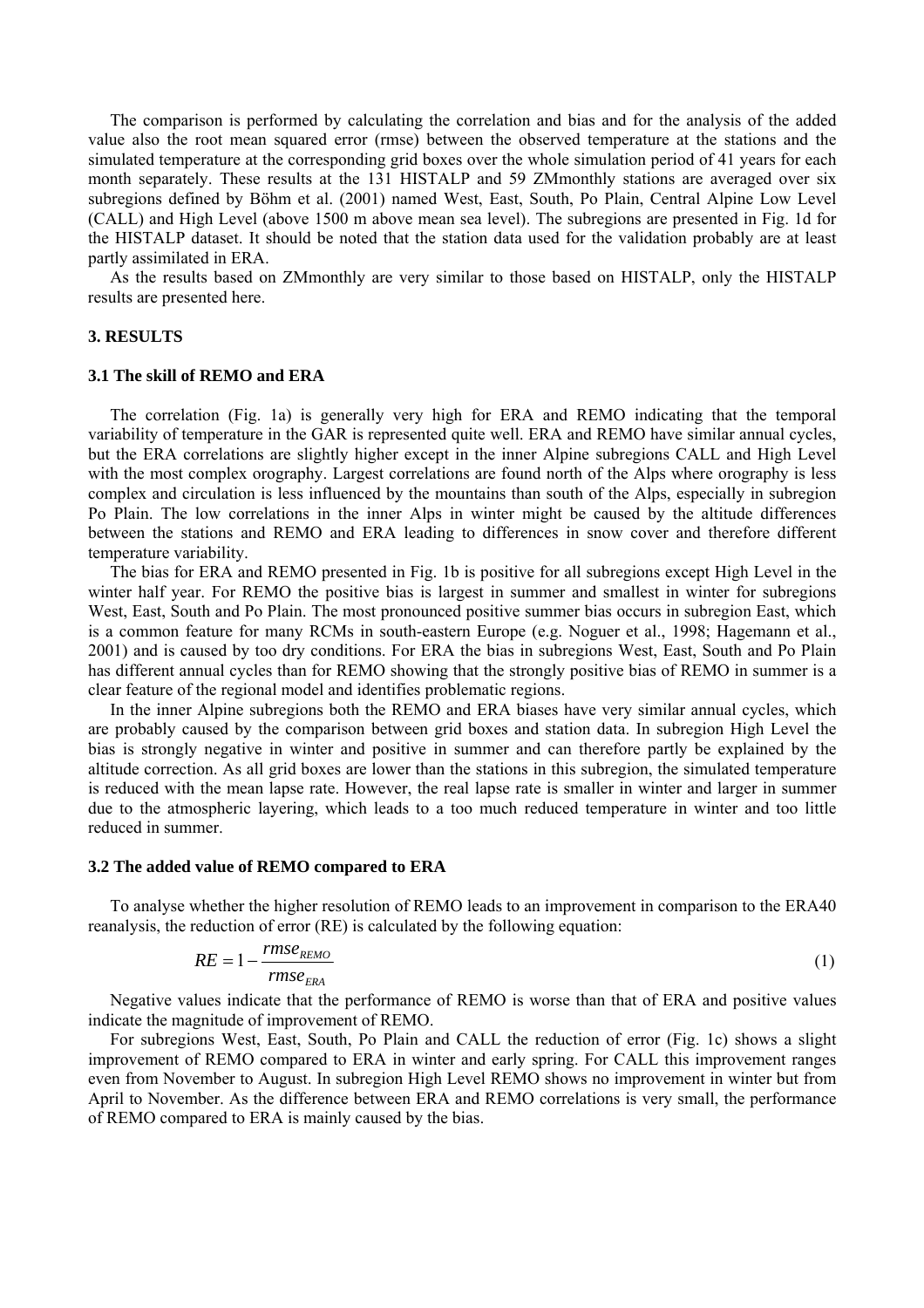

**Figure 1:** Annual cycle of the results of the comparison of the HISTALP station data with REMO (solid lines) and ERA (dashed lines) for correlation (a), bias (b) and reduction of error (c) for the six subregions (d) West (blue), East (red), South (magenta), Po Plain (cyan), Central Alpine Low Level (green) and High Level (black).

### **4. CONCLUSIONS**

In this study the high-resolution regional simulation performed with REMO for the GAR for the period 1958-1998 has been validated and the performance of the model compared to the driving ERA40 reanalysis has been analysed. The validation has been performed against densely and homogeneously distributed station data and shows that the temporal variability of temperature is represented quite well. The bias however reaches in some regions and seasons large values.

The reduction of error as a measure of added value of REMO compared to ERA varies between different subregions and different seasons not allowing a general statement about the improvement of the higher resolution. For subregion CALL REMO performs better than ERA, which might be due to fewer stations assimilated in ERA leading to a stronger influence of the better resolved orography in REMO. However, in subregion Po Plain REMO performs worse than ERA even though REMO reproduces the orographical details of this region quit well unlike ERA. Maybe the frequently occurring convective instabilities in this region in summer can not be captured by REMO but their effect on temperature may be included in ERA through the assimilation of observations.

It could be shown that despite the very high resolution of REMO it is difficult to represent Alpine temperature better than ERA. This missing clear added value has also been found in other studies (Roads et al., 2003; Duffy et al., 2006; Seth et al., 2006). However, the high-resolution simulation represents local temperatures in the GAR as well as the driving reanalysis, in which observations are assimilated but not in the regional model.

*Acknowledgements: The present work has been realised within the EU-funded project ALP-IMP (EVK-CT-2002- 00148).*